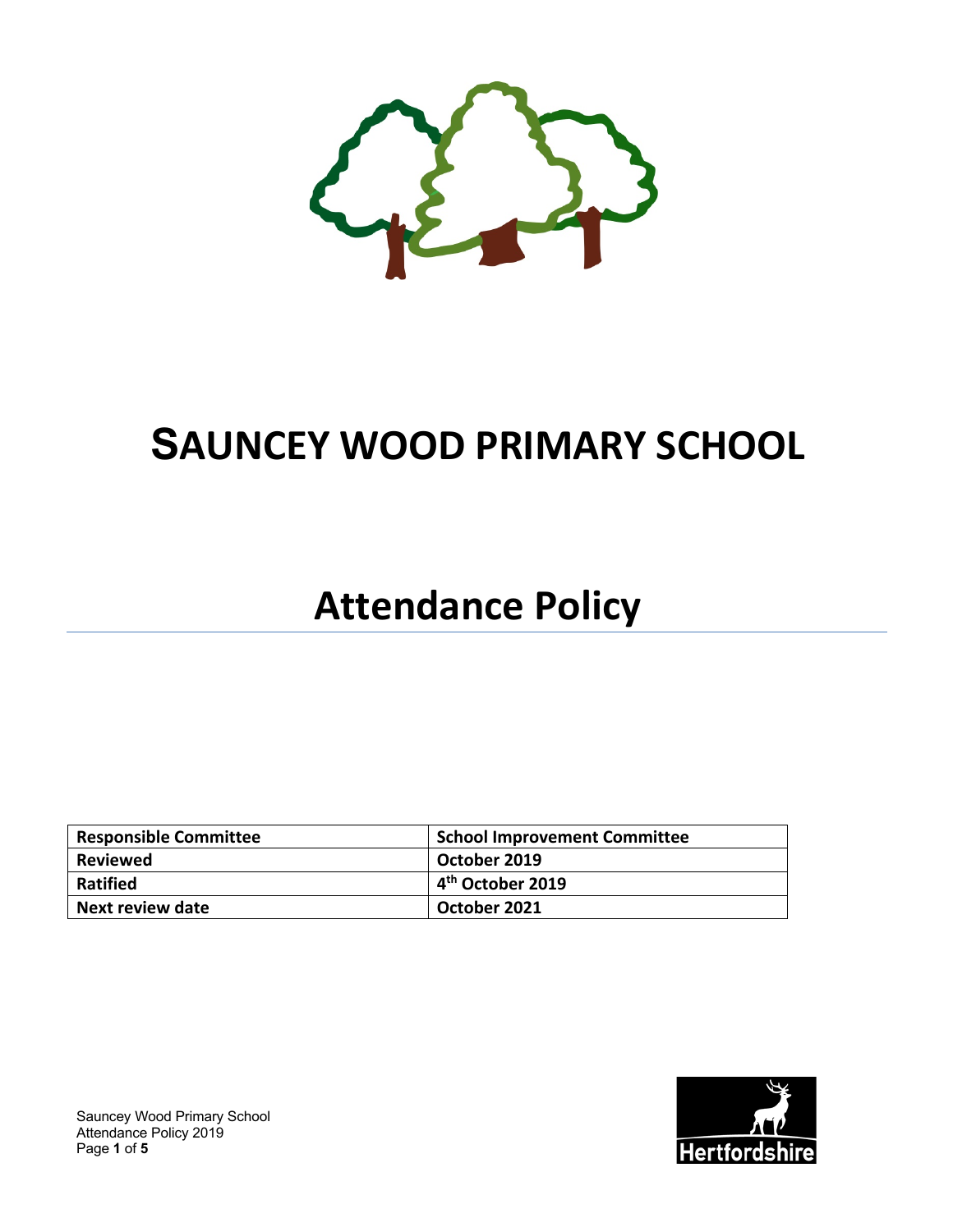#### **Our Mission**

'With care, support and friendship the Sauncey Wood family mission is to work with our community to welcome, educate and enrich every child, providing a personalised and excellent education where children are actively encouraged to challenge themselves and others to achieve their full potential.'

Sauncey Wood Primary School aims to maximise attendance rates in order to ensure that all students are able to take the fullest advantage of the learning experiences available to them.

#### **Statutory Framework**

Under Section 199 of the 1993 Education Act, a pupil is required to attend regularly at the school where he/she is a registered pupil.

The school is obliged by law to differentiate between authorised and unauthorised absence. A letter or telephone message from a parent does not in itself authorise an absence. Only if the school is satisfied as the validity of the explanation offered by the letter/message will the absence be authorised.

#### **Rights and Responsibilities**

Maintaining good punctual attendance at Sauncey Wood Primary School is the responsibility of everyone in the school community - pupils, parents and staff. The Governors take a particularly strong view about poor attendance and lateness.

We expect all children on roll to attend every day that the school is in session, as long as they are fit and healthy enough to do so. We do all we can to encourage children to attend. We believe that the most important factor in promoting good attendance is development of positive attitudes towards school. To this end, we strive to make our school a happy and rewarding experience for all children. We will reward children whose attendance is good and make the best provision we can for those children who, for whatever reason, are prevented from coming to school.

Under the Education (Pupil Registration) Regulations 1995, the Governing Board are responsible for making sure the school keeps an attendance register that records which pupils are present at the start of both the morning and afternoon sessions of the school day. The register will also indicate whether an absence was authorised or unauthorised.

#### **Definitions**

#### **Authorised absence**

An absence is classified as authorised when a child has been away from school for a legitimate reason and the school has been notified by a parent or guardian. For example, if a child has been unwell and the parent writes a note, rings the school or explains in person.

**Only the school can make an absence authorised**. Parents do not have this authority. Consequently, not all absences supported by parents will be classified as authorised.

#### **Unauthorised absence**

An absence is classified as unauthorised when a child is away from school without the permission of both the school and the parent/guardian. Therefore, the absence is unauthorised if a child is away from school without good reason, even with the support of a parent.

## **If a child is absent**

When a child is absent unexpectedly, the class teacher will record the absence in the register and the School Secretary or Admin Support will contact the parent/guardian, usually by phone.

Sauncey Wood Primary School Attendance Policy 2019 Page **2** of **5**

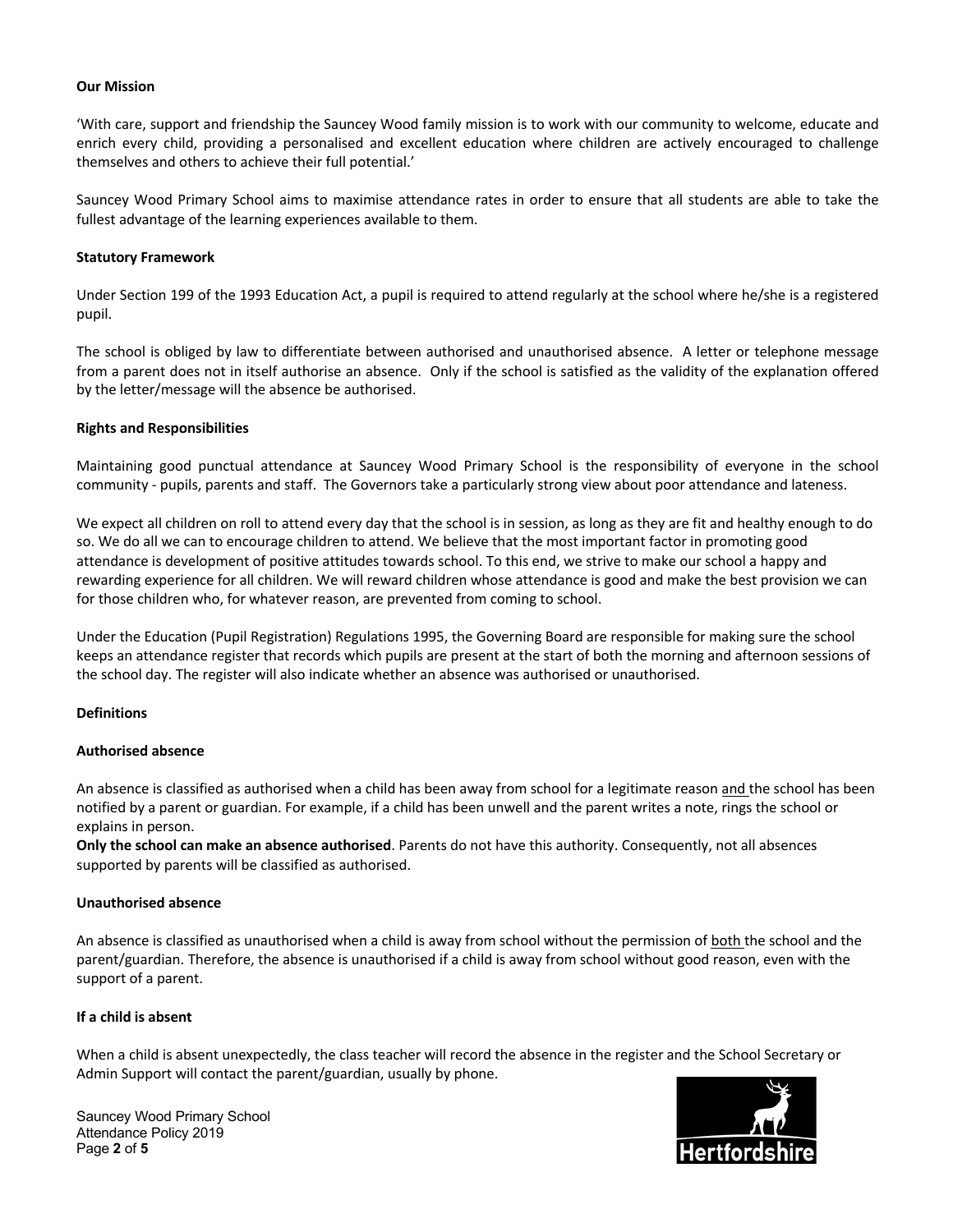A note may be sent or a phone call made to the school prior to the day of absence when, for example, the child has a medical appointment.

Looked After Children are monitored closely by the LA, who ring the school daily to check attendance.

## **Requests for leave of absence**

We believe that children need to be in school for all sessions so that they can make the best progress possible. However, we do understand that there are exceptional circumstances where a parent may legitimately request leave of absence for a child.

Under new regulations that came into force in September, 2013, parents/carers no longer have the right to request up to 10 days leave of absence for annual holiday, nor does the Headteacher have the discretion to grant this other than in the most "**exceptional circumstances".** 

Parents must seek permission BEFORE booking a holiday and must give a reason, in writing, to the school as to the circumstances surrounding the need to take a leave of absence in term time. We naturally prefer parents to take their family holiday in the normal school holiday periods, but if legitimate exceptional circumstances do exist, the school will consider granting the leave of absence.

#### Absence can be **authorised** if:

- the pupil was absent with leave previously granted in writing by the Headteacher.
- the pupil was ill 'or prevented from attending by any unavoidable cause'.
- the absence occurred on a day exclusively set aside for religious observance by the religious body to which the pupil's parent belongs.
- the pupil is the child of traveller parents and the conditions as stated in paragraph 47 of the guidance are met.
- there is a family bereavement.
- the pupil is attending an approved off-site activity or is receiving special off-site tuition.
- the pupil is attending a Pupil Referral Unit.
- the pupil is participating in an approved public performance.

There are various circumstances where leave of absence will **not** be granted

- During the SATs period for children in Year 6
- During the "settling in" period in September
- Overlapping with the beginning or end of term
- If there is clear evidence that the holiday was booked BEFORE permission was sought.

## **Long-term absence**

When children have an illness that means that they will be away from school for over five days, the school will send material home in order to allow them to keep up with their school work.

If the absence is likely to continue for an extended period, or be a repetitive absence, the school will contact our Attendance Improvement Officer so that arrangements can be made for that child.

Sauncey Wood Primary School Attendance Policy 2019 Page **3** of **5**

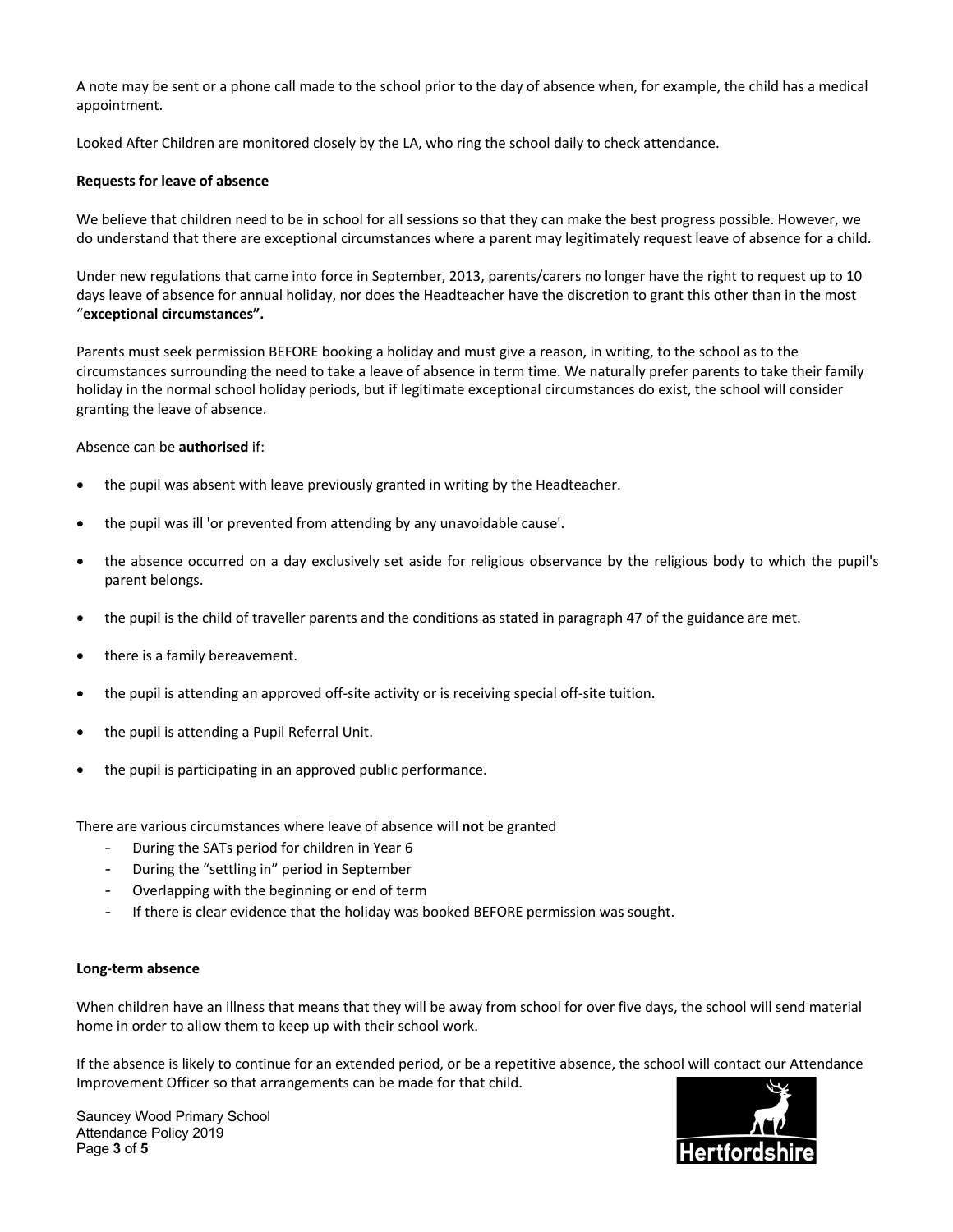## **Repeated unauthorised absences**

The attendance level of every child in the school is monitored on a regular basis by the School Secretary, Headteacher and the Attendance Improvement Officer attached to the school. Parents are contacted if the child's attendance rate is below 90% and if there are concerns over the reasons for the absence. If an unsatisfactory rate of attendance continues, the school may choose to make a formal referral to the Attendance Improvement Officer.

The LA reserves the right in conjunction with the school to consider taking legal action against any parent/guardian who repeatedly fails to accept their responsibility for sending their children to school on a regular basis.

- Sauncey Wood Primary School offers an environment in which pupils feel valued and welcomed. The school's ethos must demonstrate that pupils feel that their presence in school is important, that they will be missed when they are absent/late and that follow up action will be taken.
- A varied and flexible curriculum is offered to all pupils. Every effort is made to ensure that learning tasks are matched to the pupils' needs.
- Attendance data will be regularly collected and analysed in order to help identity patterns, set targets, correlate attendance with achievement and support and inform policy/practice.
- Parents are regularly reminded (via newsletters, the school brochure, parents' evenings, etc.) of the importance of good attendance.
- Pupils who are absent through sickness for any extended period of time will (when appropriate) have work sent home to them and will be re-integrated back into school upon their return.
- The headteacher will make a report to the school's governing board on attendance matters, at least annually.
- The headteacher has regular meetings with the school's Attendance Improvement Officer in order to identify and support those pupils who are experiencing attendance difficulties.

#### **Rewards for good attendance**

All the children who have 100% attendance in any one term will receive an excellence certificate for attendance, awarded in our celebration assembly. Children who attend school every day during a school term will put into our attendance raffle to win a prize. There will be additional certificates for any child who has 100% attendance over the whole year. Weekly class attendance is celebrated in our celebration assembly on a Friday with the class who have the highest attendance receiving an extra 10 minutes' playtime.

## **Attendance targets**

The school is required by law to set attendance targets each year. These are agreed by the Headteacher and governors at the annual target setting meeting. The attendance targets are then agreed with the SIP. The targets are challenging yet realistic and based on attendance figures achieved in previous years and the LA target. The school considers carefully the attendance figures for other similar schools when setting its own targets. The school's current attendance target is 97%

#### **Monitoring and review**

It is the responsibility of the governors to monitor overall attendance and they will request an annual report from the Headteacher. The Governing Board also has the responsibility for this policy and for seeing that it is carried out. The governors will, therefore, examine closely the information provided to them and seek to ensure that our attendance figures are as high as they should be.

Sauncey Wood Primary School Attendance Policy 2019 Page **4** of **5**